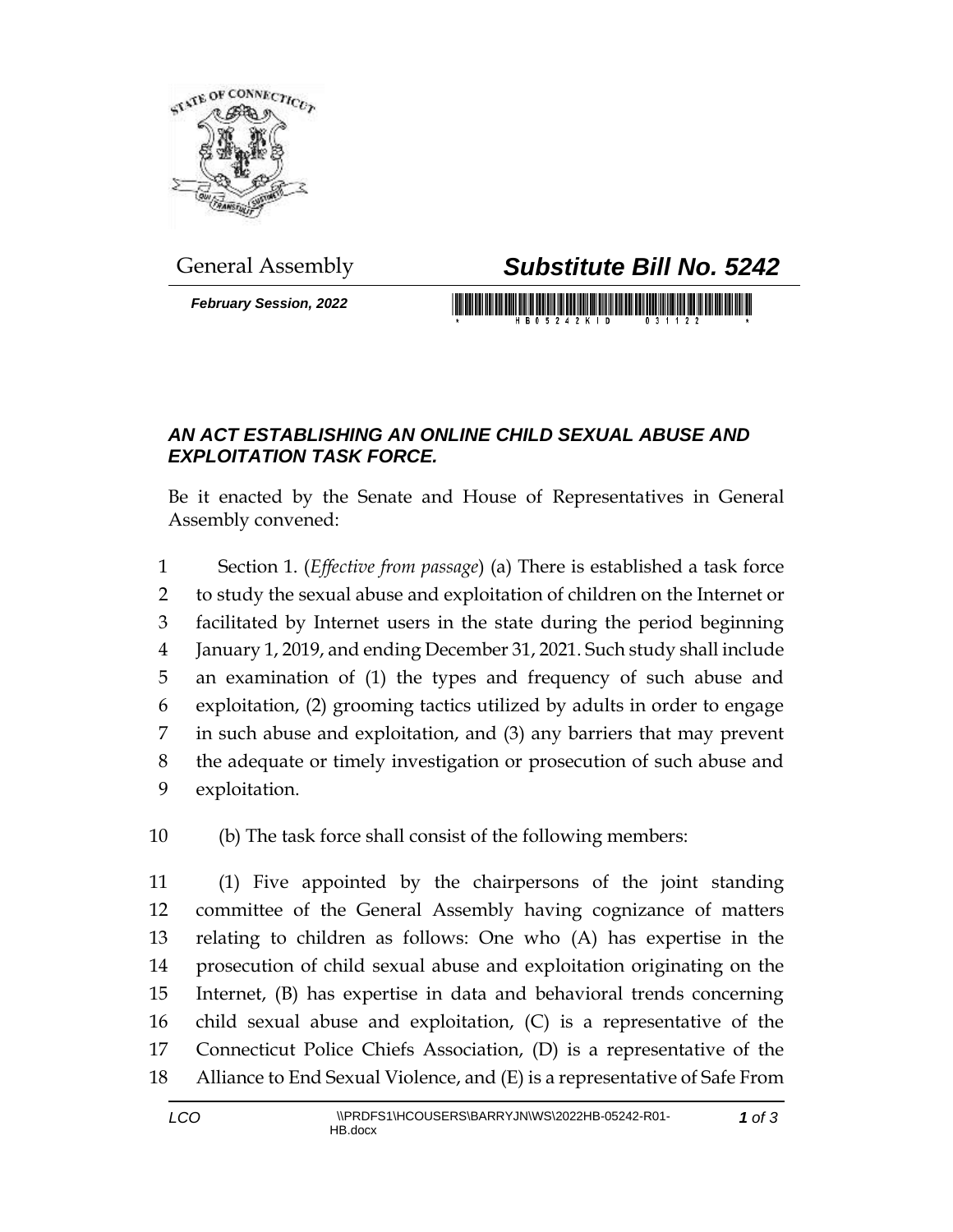Online Sex Abuse;

 (2) The Commissioner of Children and Families, or the commissioner's designee;

 (3) The Commissioner of the Department of Emergency Services and Public Protection, or the commissioner's designee; and

 (4) The Chief State's Attorney, or the Chief State's Attorney's designee.

 (c) All initial appointments to the task force shall be made not later than thirty days after the effective date of this section. Any vacancy shall be filled by the appointing authority.

 (d) The chairpersons of the joint standing committee of the General Assembly having cognizance of matters relating to children shall select the chairperson of the task force from among the members of the task force. Such chairperson shall schedule the first meeting of the task force, which shall be held not later than sixty days after the effective date of this section.

 (e) The administrative staff of the joint standing committee of the General Assembly having cognizance of matters relating to children shall serve as administrative staff of the task force.

 (f) Not later than January 1, 2023, the task force shall submit a report on its findings and recommendations to the joint standing committee of the General Assembly having cognizance of matters relating to children, in accordance with the provisions of section 11-4a of the general statutes. The report shall include, but not be limited to, (1) the number of allegations of such abuse and exploitation reported to law enforcement, (2) the number of such reports that resulted in arrest and the number of such reports that resulted in prosecution, and (3) to the extent the task force can determine, the reasons why certain allegations were not prosecuted. The report shall not contain personally identifying information concerning victims of child sexual abuse or exploitation.